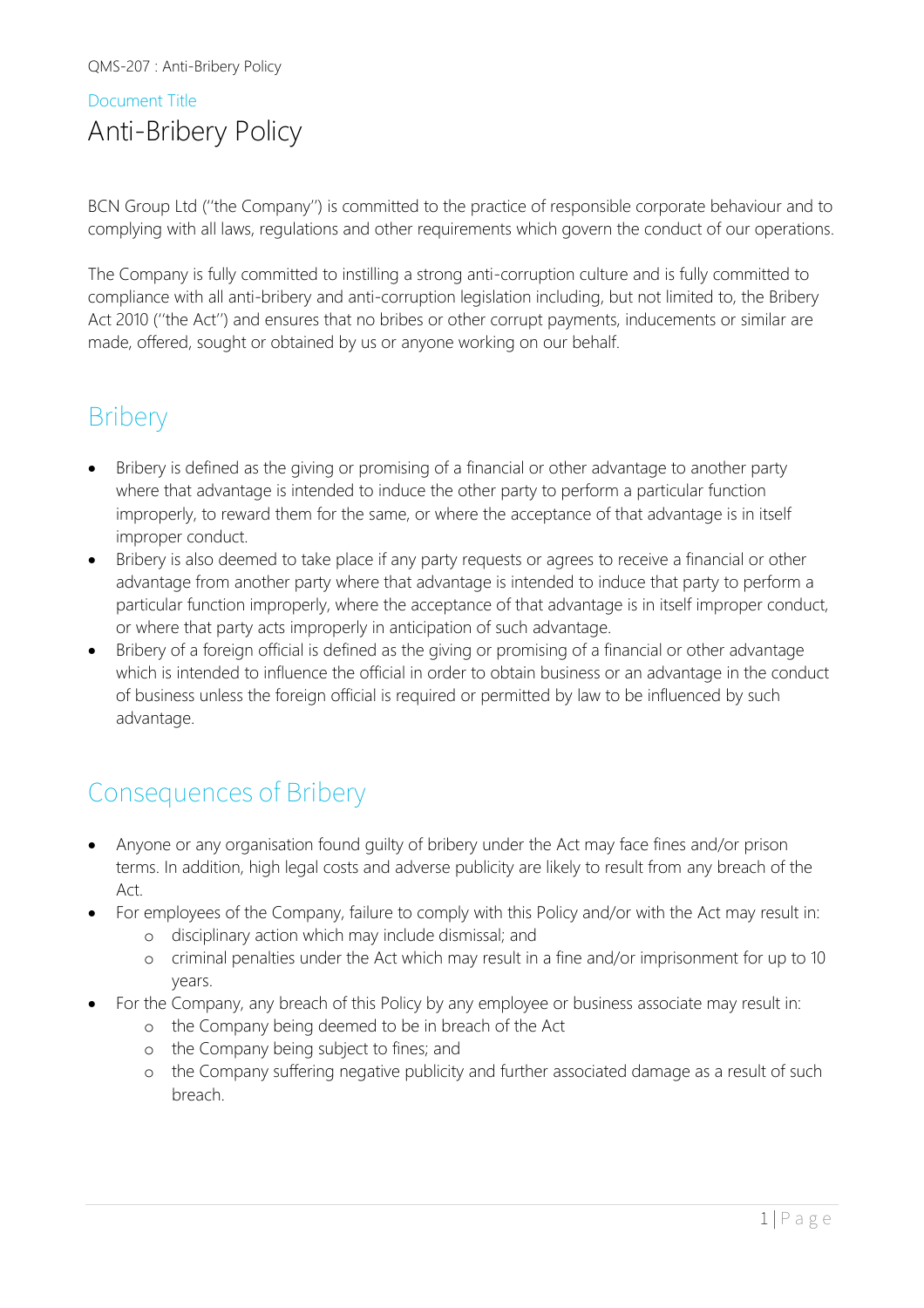# Responsibility for Compliance and Scope of Policy

- This Policy applies to all employees, agents, contractors, subcontractors, consultants, business partners and any other parties (including individuals, partnerships and bodies corporate) associated with the Company or any of its subsidiaries.
- It is the responsibility of all of the abovementioned parties to ensure that bribery is prevented, detected and reported and all such reports should be made in accordance with the Company's Whistleblowing Policy or as otherwise stated in this Policy, as appropriate.
- No party described above may:
	- o give or promise any financial or other advantage to another party (or use a third party to do the same) on the Company's
	- o behalf where that advantage is intended to induce the other party to perform a particular function improperly, to reward them for the same, or where the acceptance of that advantage will in itself constitute improper conduct;
	- o request or agree to receive any financial or other advantage from another party where that advantage is intended to induce the improper performance of a particular function, where the acceptance of that advantage will in itself constitute improper conduct, or where the recipient intends to act improperly in anticipation of such an advantage.
- Parties described above must:
	- o be aware and alert at all times of all bribery risks as described in this Policy and in particular as set out in the Due Diligence and Risks section below;
	- o exercise due diligence at all times when dealing with third parties on behalf of the Company; and
	- o report any and all concerns relating to bribery to your line manager or, in the case of nonemployees, their normal point of contact within the Company, or otherwise in accordance with the Company's Whistleblowing Policy.

# Facilitation Payments

- A facilitation payment is defined as a small payment made to officials in order to ensure or speed up the performance of routine or necessary functions.
- Facilitation payments constitute bribes and, subject to the item below, may not be made at any time irrespective of prevailing business customs in certain territories.
- Facilitation or similar payments may be made in limited circumstances where your life is in danger but under no other circumstances. Any payment so made must be reported to Simon Kelf/CEO as soon as is reasonably possible and practicable.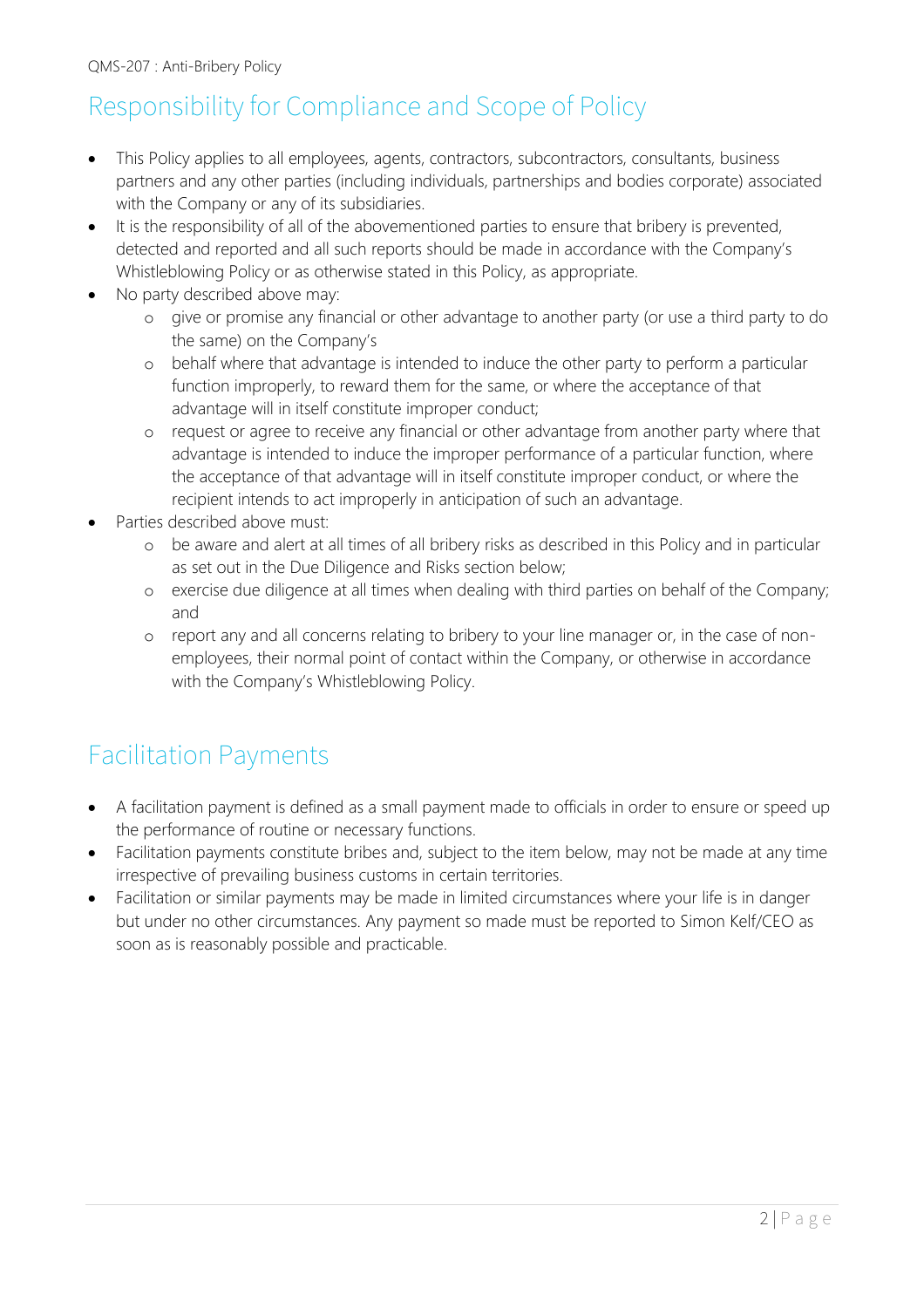# Gifts and Hospitality

- Gifts and hospitality remain a legitimate part of conducting business and should be provided only in compliance with the Company's Gifts and Hospitality Policy.
- Gifts and hospitality can, when excessive, constitute a bribe and/or a conflict of interest. Care and due diligence should be exercised at all times when giving or receiving any form of gift or hospitality on behalf of the Company.
- The following general principles apply:
	- o Gifts and hospitality may neither be given nor received as rewards, inducements or encouragement for preferential treatment or inappropriate or dishonest conduct.
	- o Neither gifts nor hospitality should be actively sought or encouraged from any party, nor should the impression be given that the award of any business, custom, contract or similar will be in any way conditional on gifts or hospitality.
	- o Cash should be neither given nor received as a gift under any circumstances.
	- o Gifts and hospitality to or from relevant parties should be generally avoided at the time of contracts being tendered or awarded.
	- o The value of all gifts and hospitality, whether given or received, should be proportionate to the matter to which they relate and should not be unusually high or generous when compared to prevailing practices in our industry or sector.
	- o Certain gifts which would otherwise be in breach of this Policy and/or the Hospitality and Gifts Policy may be accepted if refusal would cause significant and/or cultural offence, however the Company will donate any gifts accepted for such reasons to a charity of Simon Kelf/CEO choosing.

# Charitable Donations

- Charitable donations are permitted only to registered (non-profit) charities. No charitable donations may be given to any organisation which is not a registered charity.
- All charitable donations must be fully recorded in Xero Accounting System.
- Proof of receipt of all charitable donations must be obtained from the recipient organisation.
- Under no circumstances may charitable donations be made in cash.
- No charitable donation may be made at the request of any party where that donation may result in improper conduct.

## Political Donations

- The Company does not make political donations and the Company is not affiliated with any political party, independent candidate, or with any other organisation whose activities are primarily political.
- Employees and other associated parties are free to make personal donations provided such payments are not purported to be made on behalf of the Company and are not made to obtain any form of advantage in any business transaction.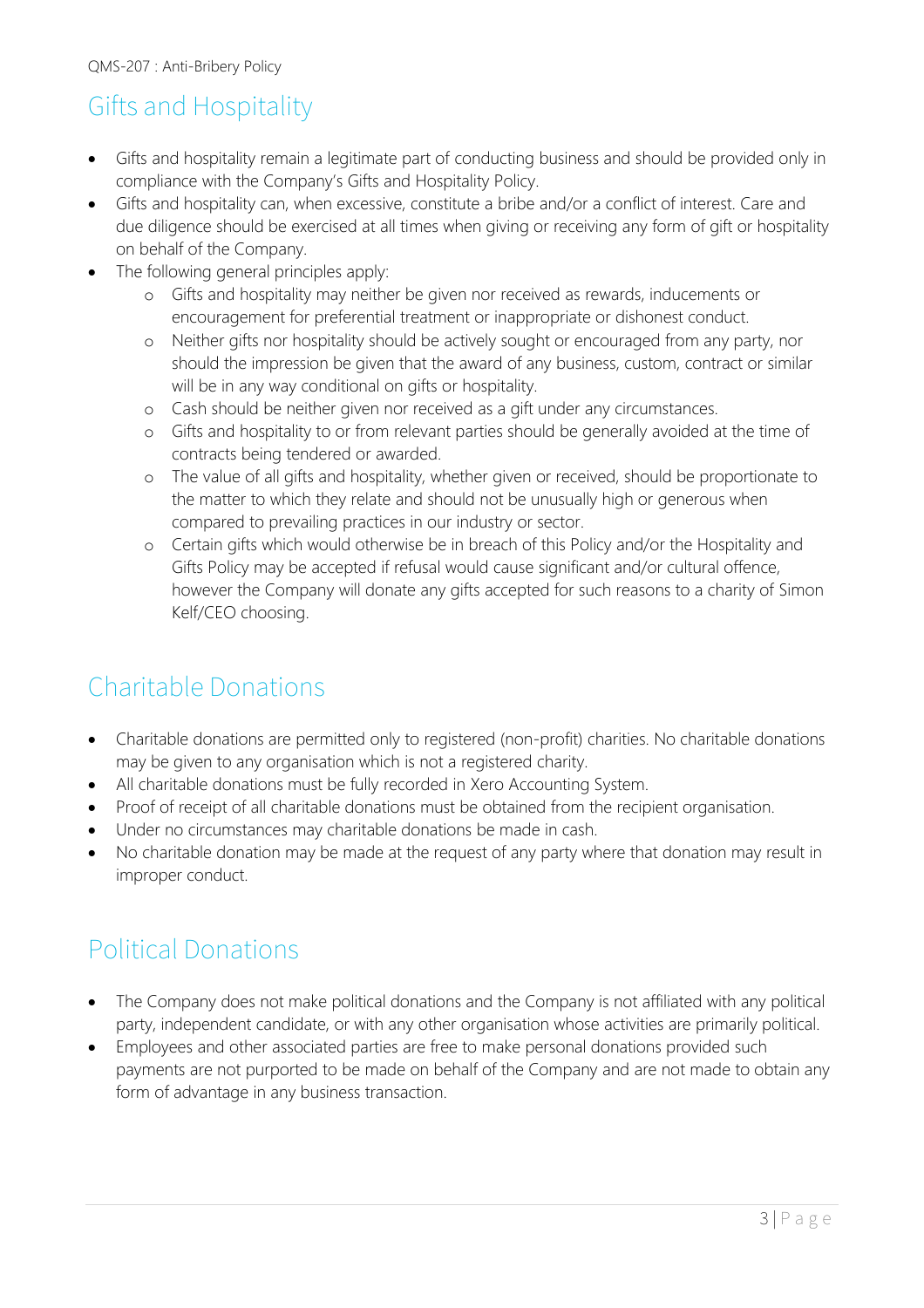## Due Diligence and Risks

The following issues should be considered with care in any and all transactions, dealings with officials, and other business matters concerning third parties:

- Territorial risks, particularly the prevalence of bribery and corruption in a particular country
- Cross-border payments, particularly those involving territories falling under Territorial risks as noted above
- Requests for cash payment, payment through intermediaries or other unusual methods of payment
- Activities requiring the Company and / or any associated party to obtain permits or other forms of official authorisation
- Transactions involving the import or export of goods